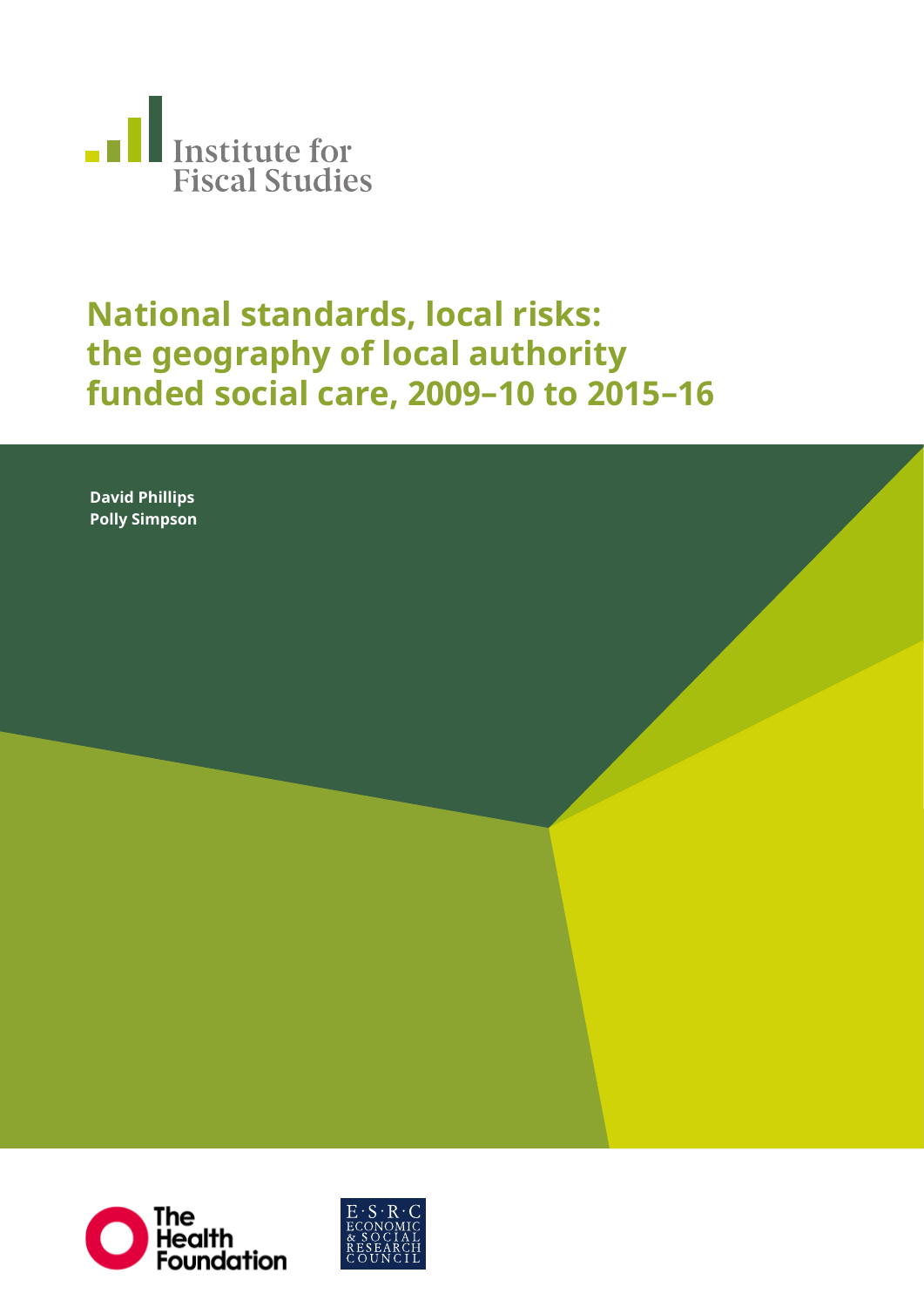### **National Standards, Local Risks: The Geography of Local Authority Funded Social Care, 2009–10 to 2015–16**

**David Phillips Polly Simpson** *Copy-edited by Rachel Lumpkin* 

**The Institute for Fiscal Studies**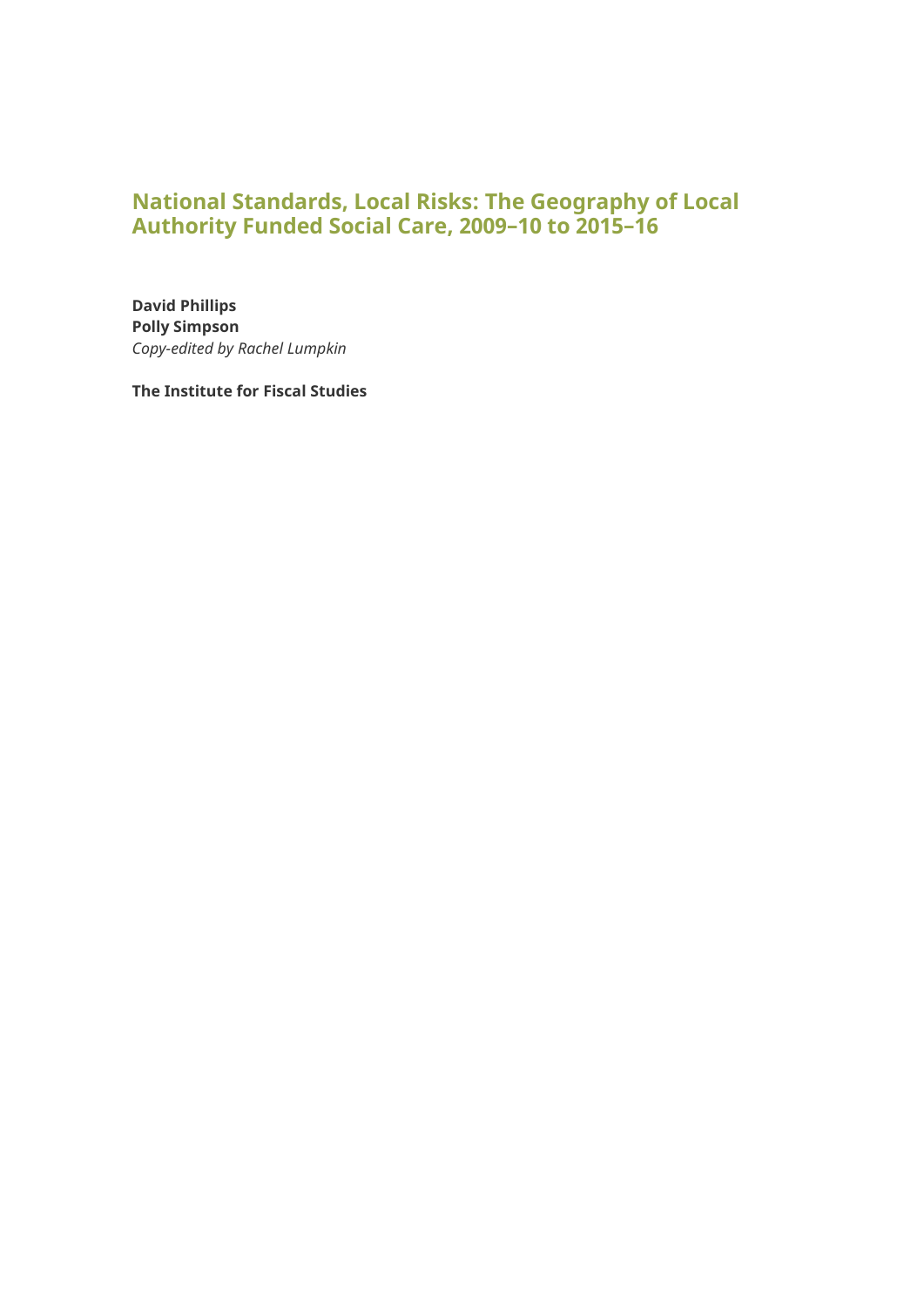*Published by* 

#### **The Institute for Fiscal Studies**

7 Ridgmount Street London WC1E 7AE

Tel: +44 (0) 20-7291 4800 Fax: +44 (0) 20-7323 4780 Email: [mailbox@ifs.org.uk](mailto:mailbox@ifs.org.uk) Website: http://www.ifs.org.uk

© The Institute for Fiscal Studies, April 2017

ISBN 978-1-911102-40-3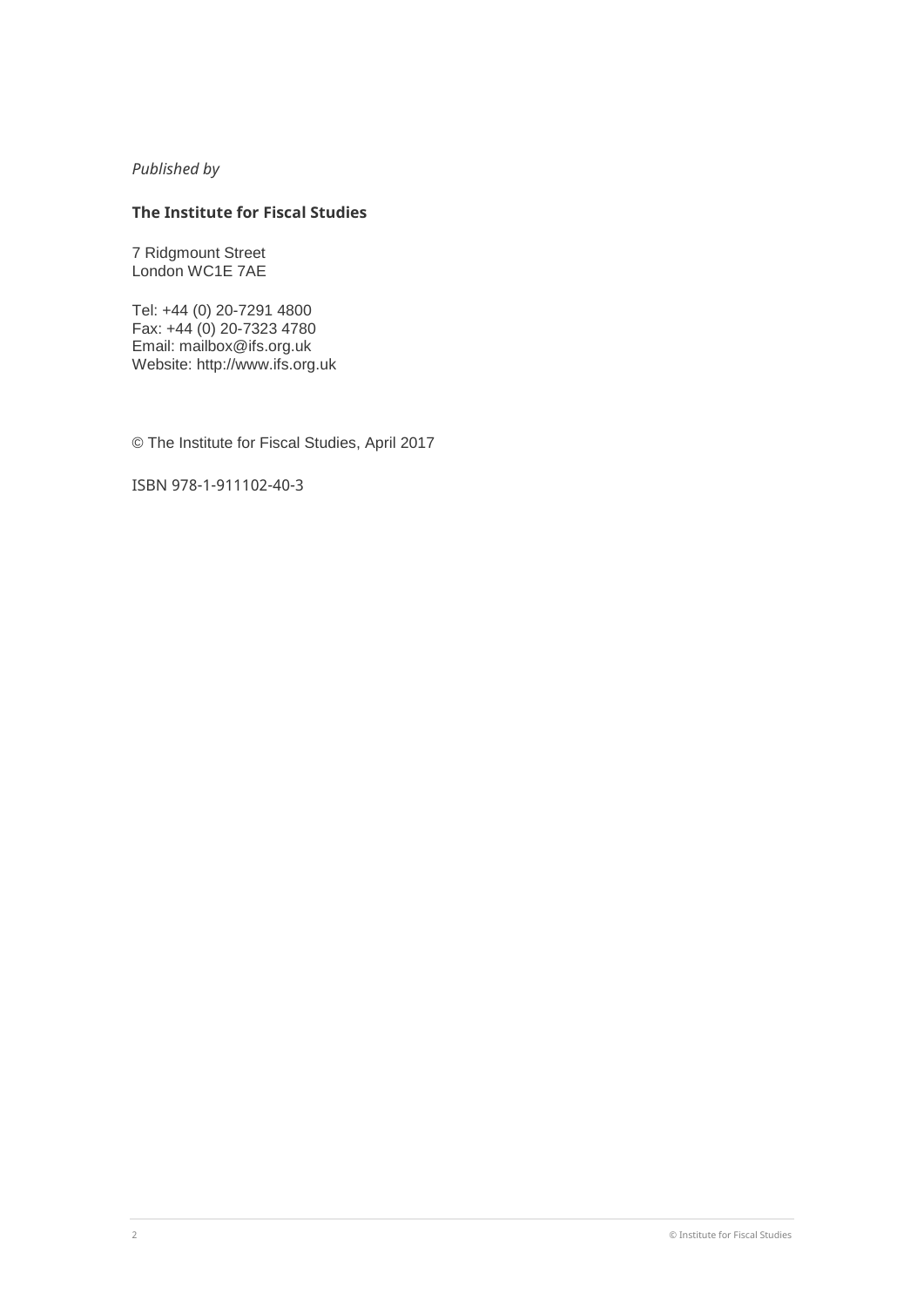# **Preface**

This report was funded by the Health Foundation as part of a broader programme on the allocative efficiency of health and social care spending. The authors also gratefully acknowledge co-funding from the Economic and Social Research Council (ESRC) Centre for the Microeconomic Analysis of Public Policy (CPP), grant number ES/M010147/1.

The authors would like to thank members of the project advisory group, and Paul Johnson and George Stoye for providing useful comments throughout the course of this work. They would also like to thank Paul Carey-Kent for helpful discussions on the Better Care Fund. Any errors and all views expressed are those of the authors alone.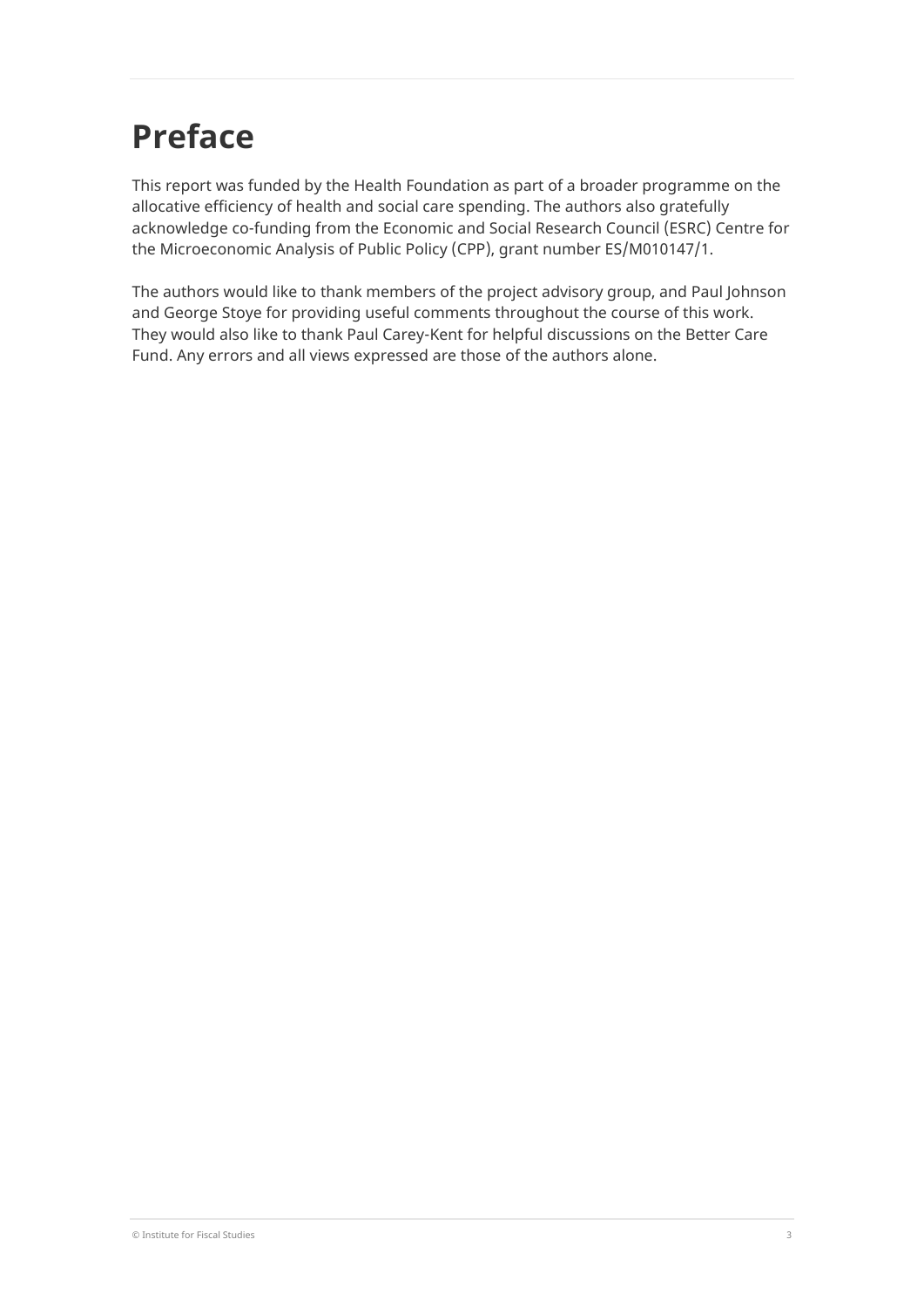# **Contents**

|                                                                   |                                                                                     | <b>Executive Summary</b>                                                                        | 5  |  |  |
|-------------------------------------------------------------------|-------------------------------------------------------------------------------------|-------------------------------------------------------------------------------------------------|----|--|--|
| 1.                                                                | <b>Introduction</b>                                                                 |                                                                                                 |    |  |  |
| 2.                                                                |                                                                                     | Local authority organised care and the local government finance system                          | 11 |  |  |
|                                                                   | 2.1                                                                                 | Local authority organised social care                                                           | 11 |  |  |
|                                                                   |                                                                                     | 2.2 Social care funding and the local government finance system                                 | 12 |  |  |
| 3.                                                                |                                                                                     | <b>Adult social care spending in 2015-16</b>                                                    | 16 |  |  |
|                                                                   | 3.1                                                                                 | Cross-local authority variation in public spending on social care                               | 16 |  |  |
|                                                                   | 3.2                                                                                 | Explaining variation in spending across local authorities                                       | 20 |  |  |
|                                                                   |                                                                                     | 3.3 Summary                                                                                     | 27 |  |  |
| 4.                                                                |                                                                                     | <b>Changes to adult social care spending since 2009-10</b>                                      | 28 |  |  |
|                                                                   | 4.1                                                                                 | How much has the level and distribution of adult social care spending<br>changed since 2009-10? | 28 |  |  |
|                                                                   | 4.2                                                                                 | Changes in care recipient numbers and fee income                                                | 31 |  |  |
|                                                                   | 4.3                                                                                 | Correlation between spending changes and needs indicators                                       | 32 |  |  |
|                                                                   |                                                                                     | 4.4 Summary                                                                                     | 35 |  |  |
| 5.                                                                |                                                                                     | <b>Conclusion</b>                                                                               | 36 |  |  |
| <b>Appendix A: Calculating adult social care spend</b>            |                                                                                     |                                                                                                 |    |  |  |
| <b>Appendix B: NHS continuing healthcare</b>                      |                                                                                     |                                                                                                 |    |  |  |
| Appendix C: Recent changes to the local government finance system |                                                                                     |                                                                                                 |    |  |  |
| <b>Appendix D: Adult social care unit costs</b><br>43             |                                                                                     |                                                                                                 |    |  |  |
|                                                                   | Appendix E: Further analysis of factors correlating with social care spending<br>44 |                                                                                                 |    |  |  |
| <b>References</b><br>49                                           |                                                                                     |                                                                                                 |    |  |  |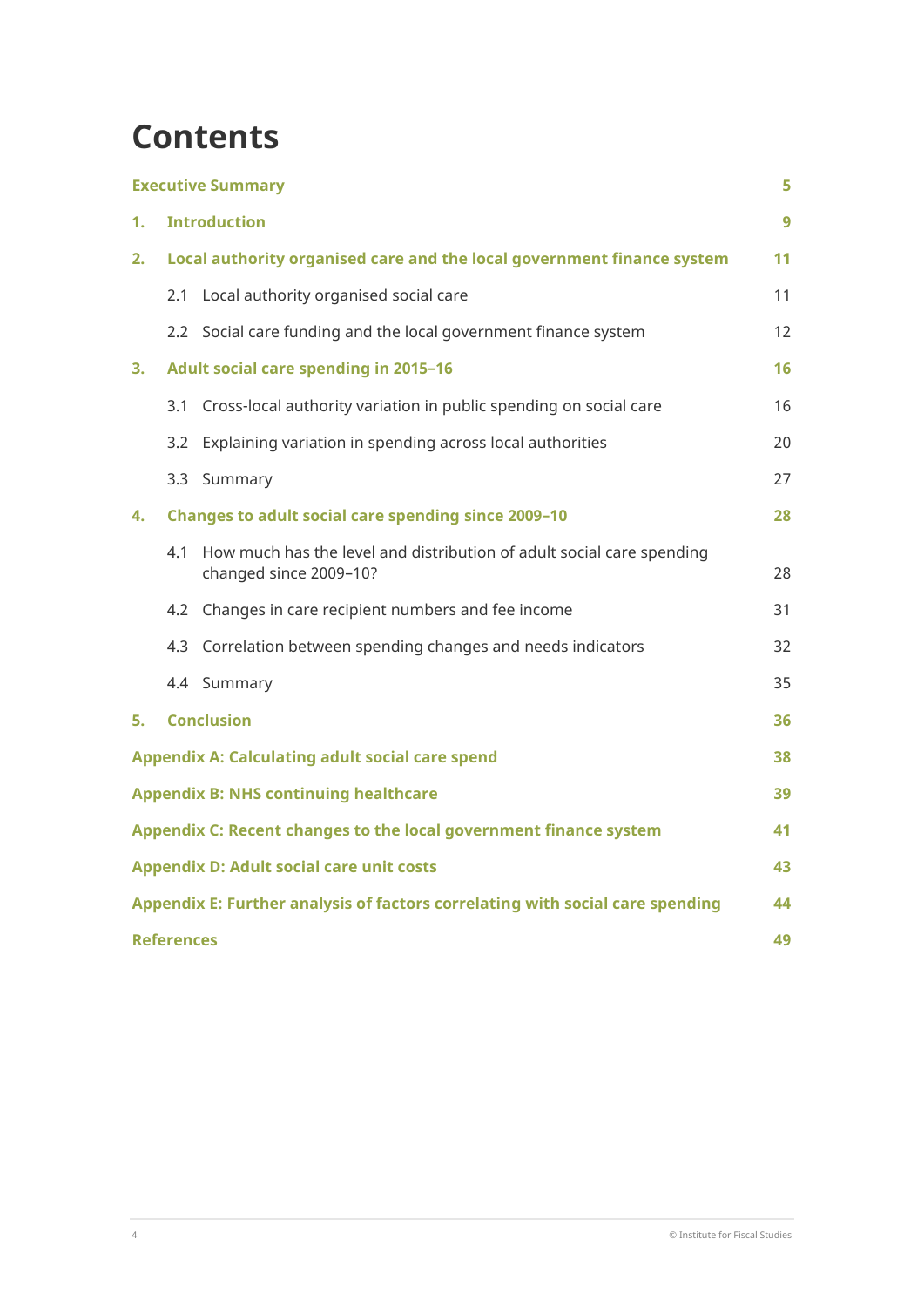## <span id="page-5-0"></span>**Executive Summary**

A significant number of adults with mental or physical ill-health or disability require support with the routine activities of daily living – such as cooking, cleaning and dressing themselves – or to ensure their safety and welfare (and the safety and welfare of others). That is, they require some form of 'social care'.

This report considers variations in the amount different local authorities (LAs) spend on social care for such adults, and how changes in spending, since recent cuts to LA budgets began in 2009–10, differ across England.

### **LA-organised care and the local government finance system**

**LAs organise and (partially) fund a range of adult social care services for their local populations, including short- and long-term residential, community and day care, and support for carers**

Use of this funding is rationed using both care-needs assessments and eligibility criteria, and a financial meanstest. Since April 2014, the needs assessment process has been set nationally, and all LAs must use eligibility criteria that are at least as generous as a national minimum standard. By excluding the value of the primary residence of the care-receiver, the means-test for home-based and day care is more generous than that for residential care.

**Conditional upon meeting national minimum assessment standards, and eligibility criteria, LAs decide how much of their overall revenues to allocate to adult social care services**

A number of factors will affect how much different LAs allocate to social care. Most obvious are the local population's need for social care, and the costs different LAs face in providing care. However, spending will also be affected by whether the LA goes beyond the minimum national eligibility standards, the quality of care it provides and the level of co-payment fees it charges. Different LAs will make different trade-offs between social care, other services and council tax rates.

**LA revenues include council tax, business rates, grants from central government and financial transfers from the NHS to LAs to support social care services via the Better Care Fund**

Historically, central government grants to LAs were based, at least notionally, on an assessment of local spending needs (including for adult social care) and the amount each LA could raise via council tax. Recent years have seen moves away from this system: the annual updating of needs assessments was ended and, more generally, recent cuts to LA budgets have fallen much heavier on those relatively poorer, more needy areas that depend more on central government grants. These changes will have affected funding available for social care.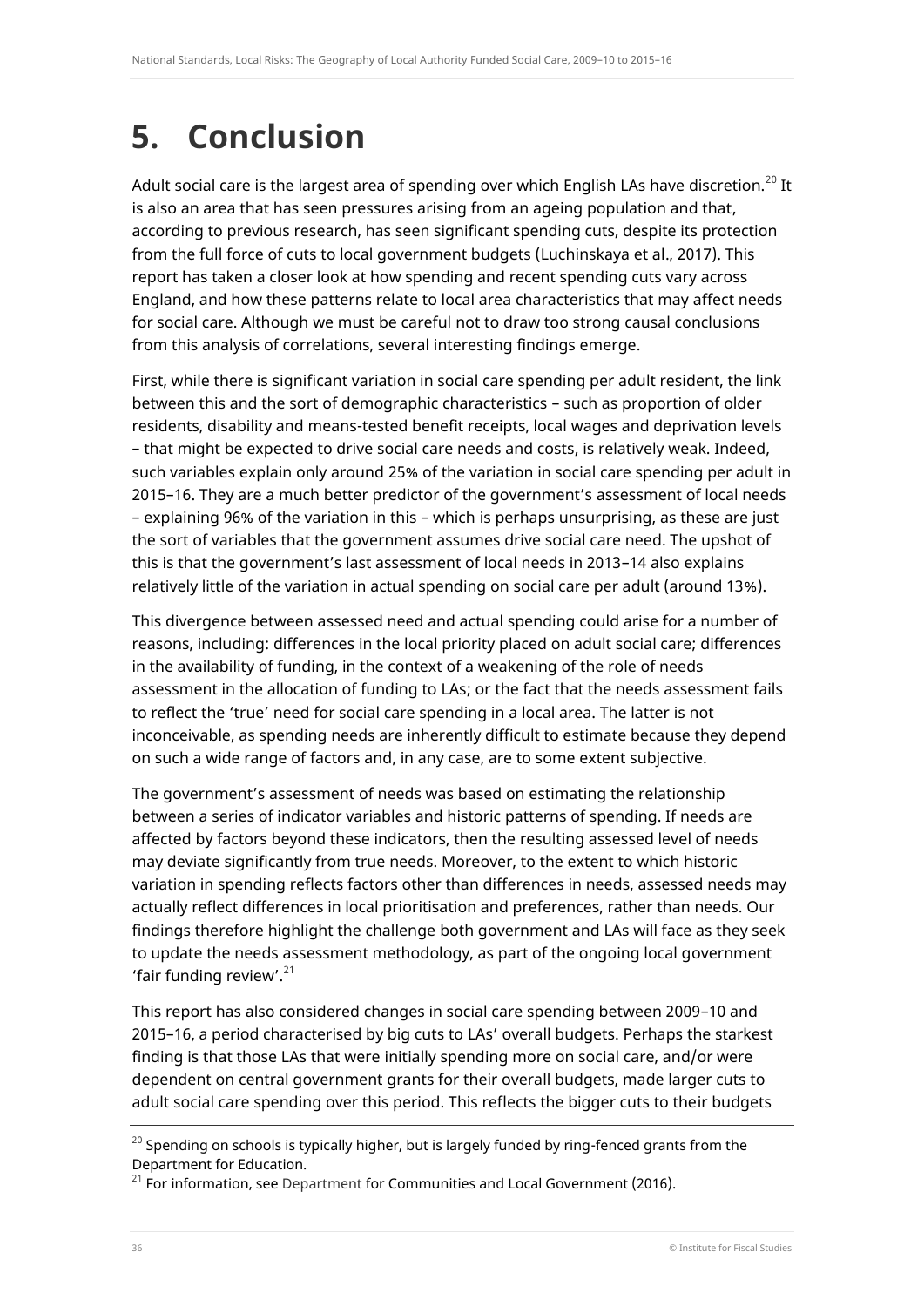that high-spending grant-reliant councils have faced in recent years (Amin Smith et al., 2016). It helps to explain why cuts have been larger in London and metropolitan districts, and, outside these areas, larger in the north than the south of England.

It also means that those LAs ranking higher on our (imperfect) indicators of social care spending need in 2009–10 subsequently made larger cuts to adult social care spending, on average. The apparent exception to this – the proportion of the population aged over 65 in 2009–10, which on its own is correlated with smaller subsequent cuts to adult social care spending – is explained by the typical relative affluence of the LAs that have larger shares of their population over 65. The elderly are therefore clustered in areas less dependent on grants in 2009–10, which have subsequently seen smaller cuts to their overall budgets, and therefore have been able to make smaller cuts to their social services, than typically more deprived areas with relatively few older residents.

This emphasises the role that the overall budgets of LAs are likely to play in the amount available for social care in the coming years. Even additional ring-fenced money for social care may not find its way fully to social care if LAs are facing broader budget cuts, and struggling to fund other service areas such as children's social services. With moves to the full devolution of business-rate revenues to LAs (so-called '100% business rates retention'), the government will also need to think carefully about the balance between providing councils with incentives to grow their own revenues, and redistributing revenues to support spending in areas that are seeing increasing demand for services such as adult social care. Future IFS research will examine these trade-offs and will look in more detail at the interactions between social care and the health service.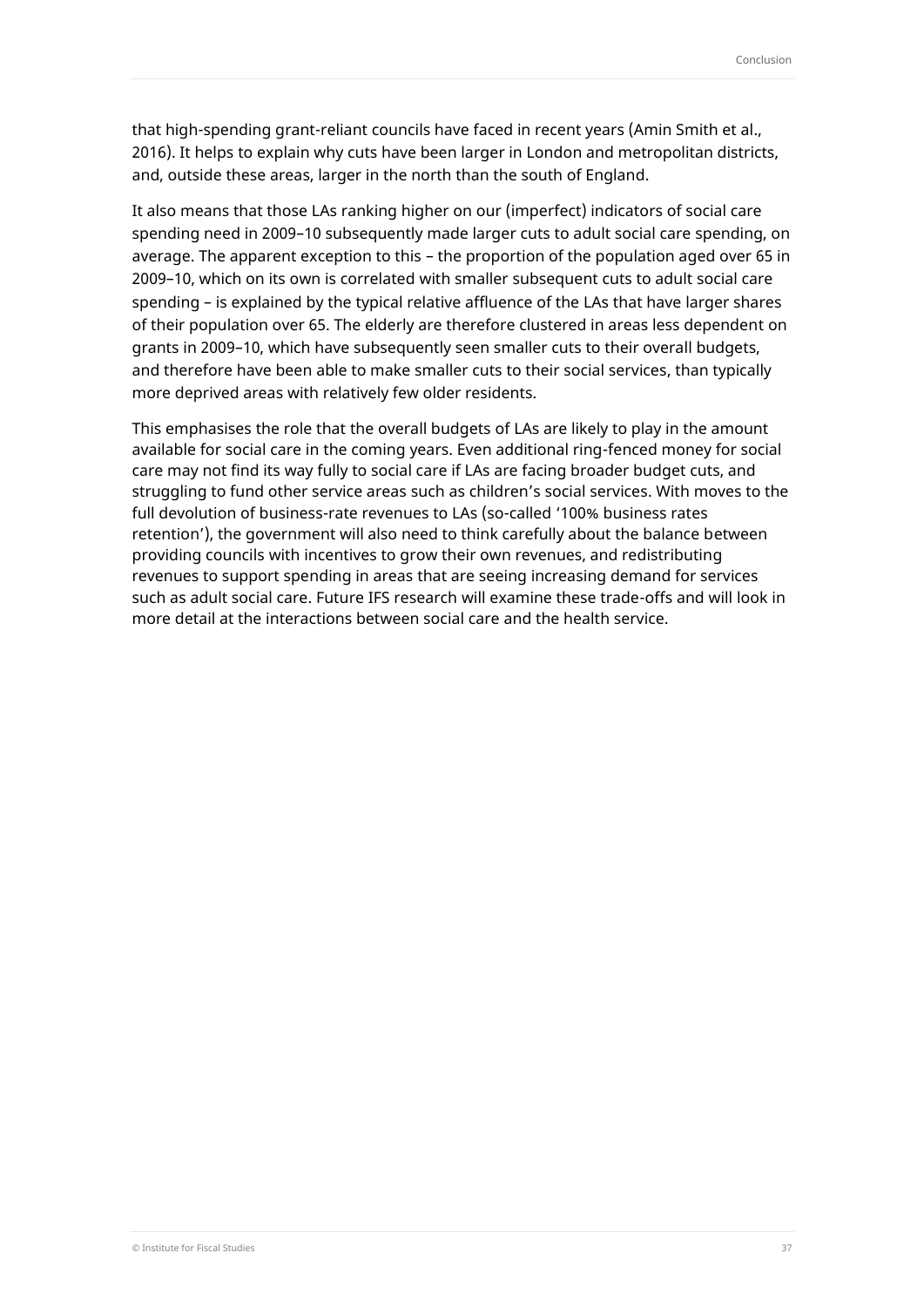## <span id="page-38-0"></span>**Appendix A: Calculating adult social care spend**

LAs are required to submit annual returns to the DCLG setting out their expenditures and incomes by service area, including for adult social care.<sup>22</sup> The basis for the figures used in this report is the net expenditure on adult social care as reported in these returns.

However, the period between 2009–10 and 2015–16 saw shifts in responsibilities between LAs and the NHS, and new pooling arrangements via the Better Care Fund. The net expenditure figures reported in these returns would therefore not provide a consistent measure of LA spending on social care over time. We therefore make several adjustments to obtain a more consistent measure.

- In 2009–10, we add on local expenditure associated with the 'Valuing People Now' initiative. This is spending on long-term support for those with learning disabilities, which prior to 2011–12 was the responsibility of the NHS but has shifted to LAs since that year. Our source for these data lists expenditure on this programme in 2010–11; $^{23}$ we assume that real-terms expenditures were the same in each LA area in 2009–10 as in 2010–11.
- In 2015–16, we add on an estimate of transfers from the NHS for social care via the Better Care Fund. Total Better Care Fund allocations are taken from the Supporting Information to the 2015–16 local government finance settlement.<sup>24</sup> The share of this total allocation going to social care is based on national-level analysis by the NHS, which implies that just over half (£1.81 billion in cash-terms) of the NHS's compulsory contributions to the Better Care Fund (£3.46 billion) supported social care activities. $^{25}$

This approach is the same taken in NHS Digital (2016). We have tested the sensitivity of the findings of this report to these assumptions and they are robust. However, the assumptions may not hold for individual LAs. For instance, if spending on 'Valuing People Now' changed significantly between 2009–10 and 2010–11 at a local level, or if local allocations of Better Care Fund monies to social care vary significantly from the national level, then spending on social care may differ by a few percentage points from the amount calculated via this method. Unfortunately, there is no comprehensive published source of spending on the Valuing People Now monies or Better Care Fund social care monies at an LA level. It is hoped that better data on the latter will be available in NHS Digital's analysis of social care spending in 2016–17.

<sup>24</sup> Available at:

 $22$  These Local Authority Revenue Expenditure and Financing data are available at:

[https://www.gov.uk/government/collections/local-authority-revenue-expenditure-and-financing.](https://www.gov.uk/government/collections/local-authority-revenue-expenditure-and-financing)  $^{23}$  See government response to consultation on this funding shift, available at:

[http://webarchive.nationalarchives.gov.uk/20130107105354/http://www.dh.gov.uk/prod\\_consum\\_d](http://webarchive.nationalarchives.gov.uk/20130107105354/http:/www.dh.gov.uk/prod_consum_dh/groups/dh_digitalassets/@dh/@en/documents/digitalasset/dh_122563.pdf) [h/groups/dh\\_digitalassets/@dh/@en/documents/digitalasset/dh\\_122563.pdf.](http://webarchive.nationalarchives.gov.uk/20130107105354/http:/www.dh.gov.uk/prod_consum_dh/groups/dh_digitalassets/@dh/@en/documents/digitalasset/dh_122563.pdf)

[https://www.gov.uk/government/uploads/system/uploads/attachment\\_data/file/400630/Spending\\_](https://www.gov.uk/government/uploads/system/uploads/attachment_data/file/400630/Spending_Power_2015-16_Supporting_Information_FINAL.xlsx) Power 2015-16 Supporting Information FINAL.xlsx.

<sup>25</sup> Available at[: https://www.england.nhs.uk/wp-content/uploads/2015/06/bcf-meta-analysis](https://www.england.nhs.uk/wp-content/uploads/2015/06/bcf-meta-analysis-summary-feb-update.pdf)[summary-feb-update.pdf.](https://www.england.nhs.uk/wp-content/uploads/2015/06/bcf-meta-analysis-summary-feb-update.pdf) £1.81 billion is £1.84 billion in 2016–17 prices.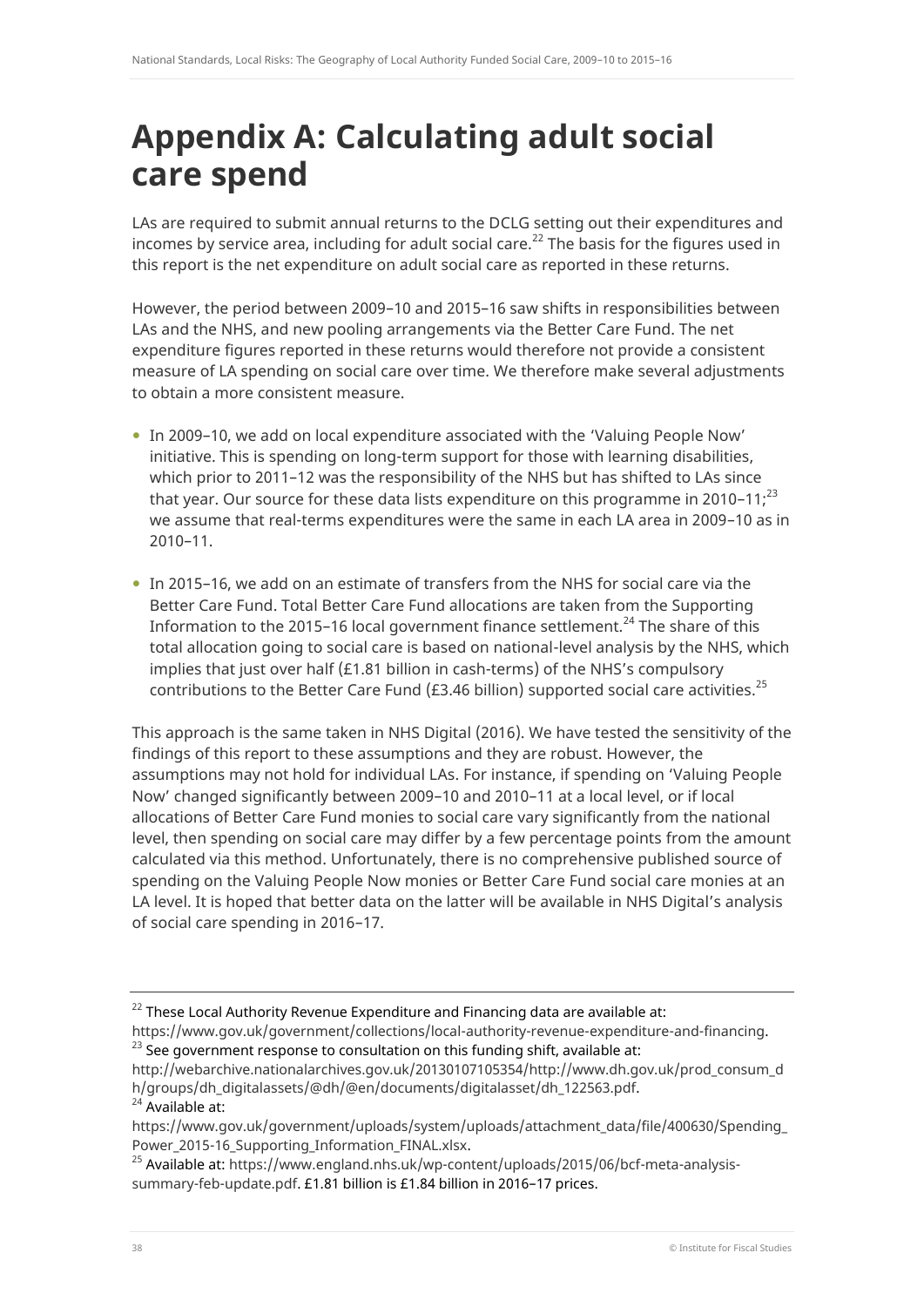# <span id="page-39-0"></span>**Appendix B: NHS continuing healthcare**

NHS continuing healthcare refers to a package of health and social care services that is organised and fully funded by the NHS, at a cost of around £3.1 billion in 2015–16. $^{26}$  For those who remain in their own home, NHS funding will fully cover the cost of support with both 'health' needs (such as services from a nurse) and social care needs (such as assistance with shopping, cooking and personal hygiene). For those in a residential care home, the NHS will pay the full costs of support with health and social care needs, and board and accommodation charges. Because, unlike LA-funded care, there are neither means-tests nor co-payments, eligibility for continuing healthcare is very valuable.

Eligibility for continuing healthcare is assessed by an individual's local NHS clinical commissioning group (CCG) using a two-stage process: an initial assessment using the socalled 'Checklist Tool', followed by a more in-depth assessment using the 'Decision Support Tool'. The aim is to target continuing healthcare funding at those with long-term, significant and complex medical and care needs, who are deemed to have a 'primary health need' for care. There is no legal definition of what constitutes a 'primary health need', but guidance issued states that 'an individual has a primary health need if, having taken account of all their needs [...], it can be said that the main aspects of majority part of the care they require is focused on addressing or preventing health needs.' $^{27}$ 

Nonetheless, there is significant variation in the relative number of people in receipt of continuing care in different CCG-areas, and related major differences in the cost of continuing care per adult resident of these areas (much greater than the variation in LAfunded social care spending described in this report). Figure B.1 shows, for instance, that reported spending per adult resident varied from £0 in several authorities to as high as £180 in 2015–16, compared with an average of around £72 per resident across England as a whole. Around 10% of CCGs incurred expenditure of less than £39 per adult resident, while another 10% incurred expenditure of more than £117 per adult resident. In addition to genuine variation in needs across the country, such wide variation may reflect differences in the stringency with which different CCGs assess eligibility.

The proportion of adults eligible for continuing healthcare was broadly stable between 2013–14 and 2015–16, although The King's Fund reports that previous increases mean that the number of recipients of continuing care increased by 38% between 2009–10 and 2015– 16, in stark contrast to the substantial declines in the number of people in receipt of LAfunded care (Robertson, 2016). It is not clear whether the increase in the number of people receiving continuing healthcare is linked to the decline in the number receiving LAfunded care.

Finally, it is worth noting that those deemed ineligible for continuing healthcare may still be eligible for NHS-funded nursing and medical care (at home or in a residential nursing home) – again, this support is not means-tested.

 $26$  In this appendix, we draw on information on the continuing healthcare programme, available on the NHS website[: http://www.nhs.uk/chq/Pages/2392.aspx?CategoryID=68.](http://www.nhs.uk/chq/Pages/2392.aspx?CategoryID=68) Spending figures are taken from:

[https://www.whatdotheyknow.com/request/continuing\\_healthcare\\_spend\\_and#incoming-878831.](https://www.whatdotheyknow.com/request/continuing_healthcare_spend_and#incoming-878831)  $27$  See Department of Health (2012).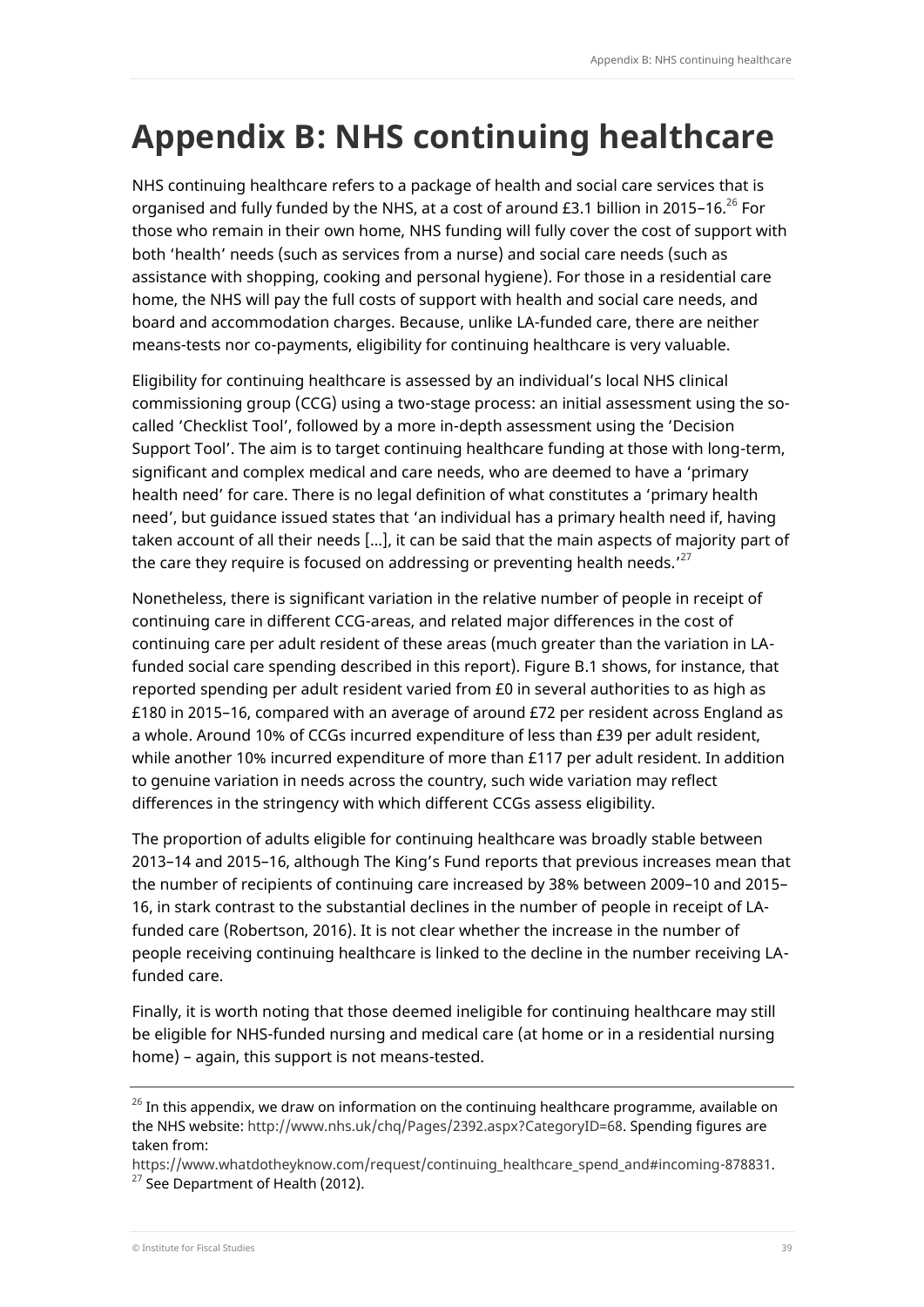



Source: Authors' calculations using population figures and expenditure figures discussed in footnote 26.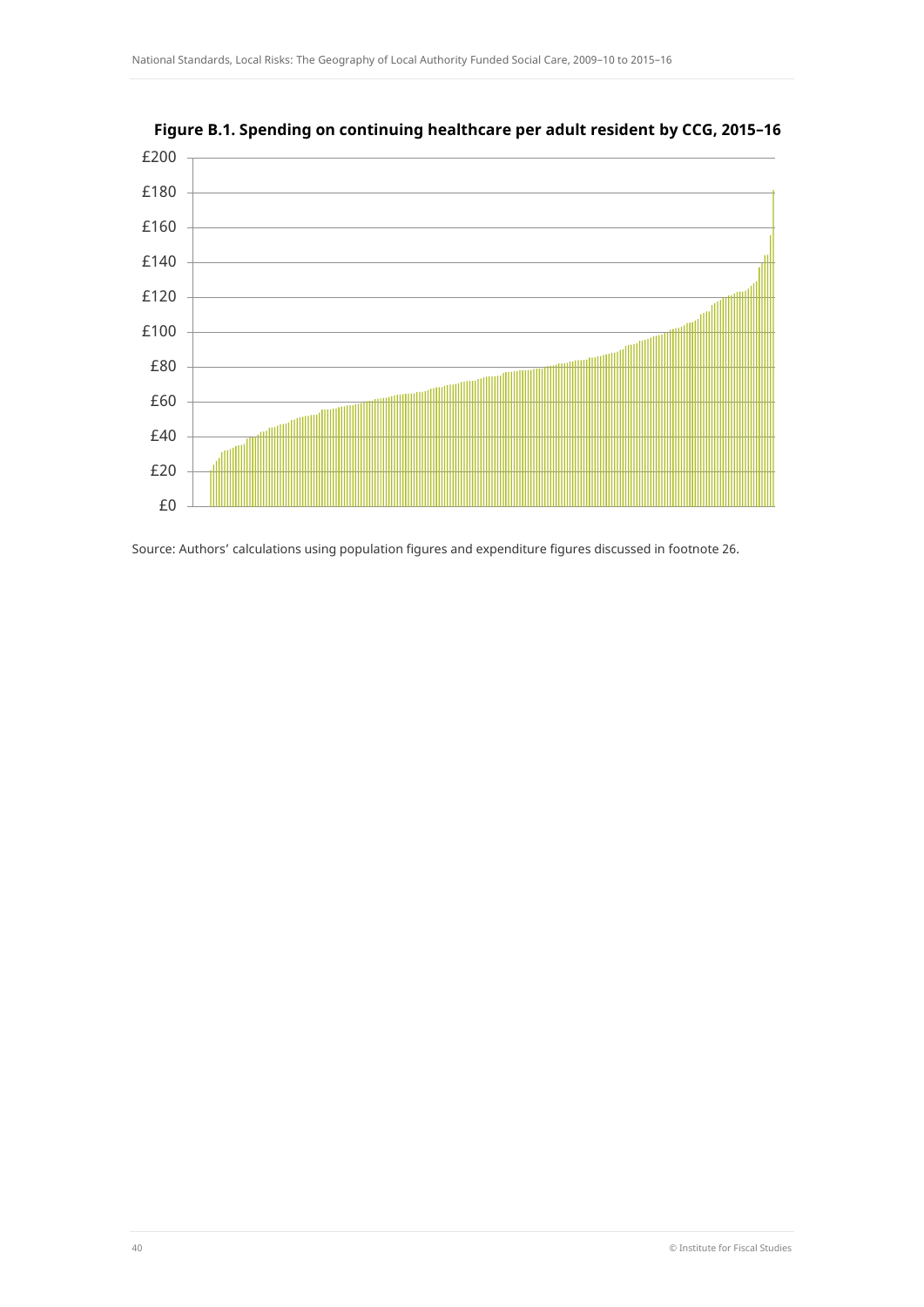## <span id="page-41-0"></span>**Appendix C: Recent changes to the local government finance system**

Historically, the allocation of grants to LAs was based, at least notionally, on an assessment of local relative spending needs (including for adult social care) and the amount each LA could raise itself via council tax. $^{28}$  In particular, there were needs assessment formulae for different service areas, with each formula including variables understood to be drivers of local needs or costs for the service in question, and with the weight placed on each variable based on the historic relationship between that variable and spending on the service area in question by LAs. Each year, these needs assessments were updated.

This system was notional in the sense that layered on top of it was a system of 'damping' arrangements to guarantee minimum increases in funding or grants, and cap reductions in grants. Together with differences in funding that arise from LAs' decisions to set council tax above or below the average level for England as a whole, this 'damping' meant that the system never led to a full needs-based equalisation of funding for local services across England. However, recent years have seen big changes that have further weakened the link between each LA's relative level of spending need and their relative level of funding.

- First, the way the 'Four Block Model' of grant allocation, in use between 2007–08 and 2013–14, was used to allocate cuts to grants from 2010–11 onwards does not appear to have properly taken into account differences in the ability of different LAs to raise their own revenues via council tax.<sup>29</sup> This meant that between 2010–11 and 2013–14, LAs with relatively small council tax bases (and hence high dependence on grant funding) saw substantially larger cuts to their overall budgets than those with relatively large council tax bases (low dependence on grant funding).
- Second, since 2013-14, part of the grant funding LAs receive has been replaced by a locally retained portion of business rates. While there continues to be redistribution of these business-rate revenues from LAs with high revenues to low revenues, this redistribution was fixed in real terms in 2013–14 and has been increased in line with inflation since then. This provides an incentive for LAs to grow their business-rate revenues – as they gain or lose depending on whether their revenues grow by more or less than inflation. However, it also means that the allocation of this portion of funding is not updated to account for changes in relative needs or relative revenues.
- Third, the annual updating of needs assessments for remaining grant funding was also ended. In 2014–15 and 2015–16, in effect, each LA saw the same proportional cut to its grant funding, further increasing the tendency for LAs with relatively small council tax

 $^{28}$  This appendix draws heavily on the analysis in Chapter 2 of Amin Smith et al. (2016).

<sup>&</sup>lt;sup>29</sup> The Four Block Model was so called because it had four elements: a 'relative needs' block based on spending needs assessments for different service areas; a 'relative resources' block based on the ability of LAs to raise revenues themselves via council tax; a 'central block' allocating a fixed perperson amount to LAs that depends only on the type of LA in question; and a 'damping block' to guarantee minimum increases or maximum cuts to LAs.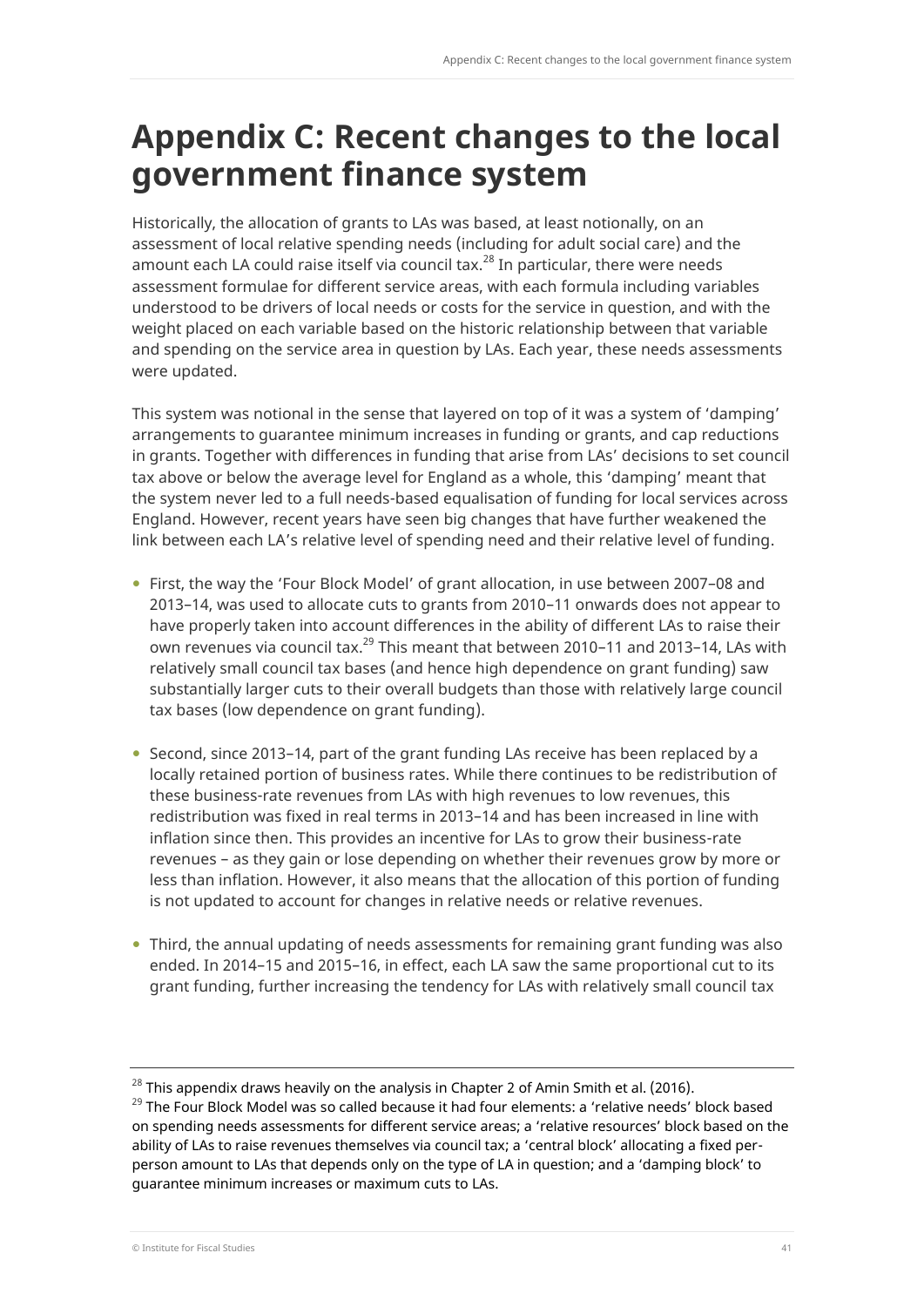bases (and hence high dependence on grant funding) to see larger cuts to their overall budgets than other LAs.<sup>30</sup>

Amin et al. (2016) have shown that these various factors led to significant differences in the cuts to overall budgets faced by different LAs (see Figure 2.1 of the current report, which shows the variation by the grant dependence of an LA).

 $30$  This system was further reformed in 2016–17 so that grants are now set in such a way as to deliver an equal proportional change to overall spending power (not the grant itself).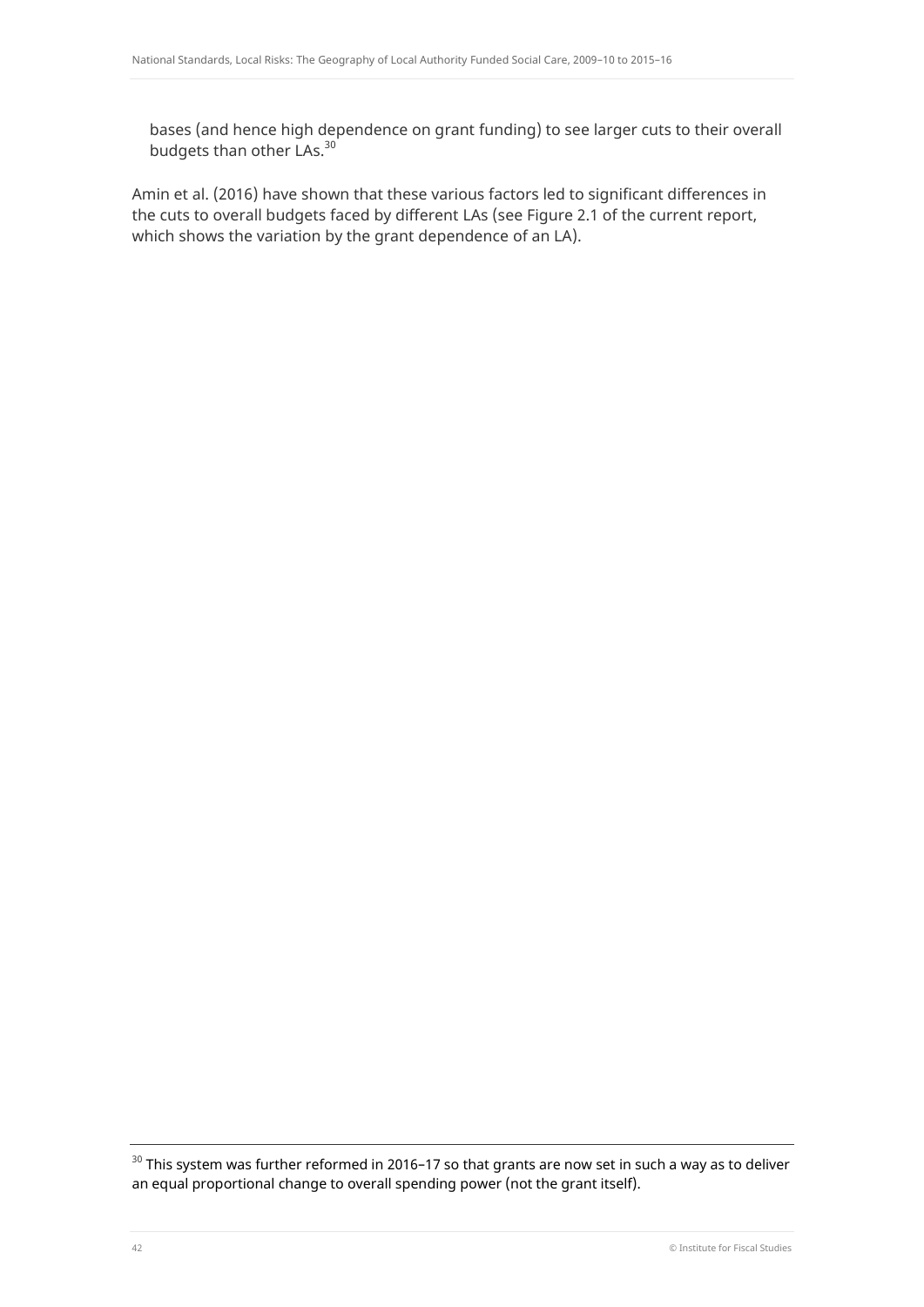# <span id="page-43-0"></span>**Appendix D: Adult social care unit costs**

LAs provide and commission a range of adult social care services, and they are responsible for negotiating their own prices for these services. The prices they pay will reflect a combination of the local costs of inputs to these services (e.g. wages), the quality of service provision, the severity of needs of the users of services and the efficiency with which they are delivered.

Table D.1 shows for each region the implied hourly rate paid for home care services, and the weekly rate paid for residential and nursing care services for adults under and over 65. These are calculated by NHS Digital as part of their Personal Social Services: Expenditure and Unit Costs statistics. It is worth noting that they are based on a broader measure of expenditure than used in the rest of this report (including fee income and some other income from the NHS).

### **Table D.1. Unit costs for adult social care services by region and service type 2015–16 (2016–17 prices)**

| Region                   | Hourly rate for<br>home care |           | Cost per week for residential<br>and nursing care |           |
|--------------------------|------------------------------|-----------|---------------------------------------------------|-----------|
|                          | Internal                     | External  | Users age                                         | Users age |
|                          | provision                    | provision | $18 - 64$                                         | $65+$     |
| East                     | 16.9                         | 14.9      | 1,320                                             | 604       |
| East Midlands            | 37.7                         | 14.2      | 1,085                                             | 514       |
| London                   | 37.7                         | 14.5      | 1,262                                             | 683       |
| North East               | 31.6                         | 13.0      | 1,000                                             | 519       |
| North West               | 21.8                         | 12.7      | 941                                               | 480       |
| South East               | 33.6                         | 16.3      | 1,242                                             | 611       |
| South West               | 40.8                         | 16.6      | 1,293                                             | 629       |
| <b>West Midlands</b>     | 25.6                         | 14.0      | 1,202                                             | 520       |
| Yorkshire and The Humber | 32.1                         | 13.9      | 1,004                                             | 506       |

Note: Externally provided home care rate is the average hourly rate of all domiciliary care that is out-sourced to other providers. The internally provided home care rate is the average standard hourly rate of home care provided by the LA itself. Differences in these rates may reflect a number of factors including differences in severity of the needs of individuals receiving home care delivered by different organisations. Weekly/hourly costs are calculated as follows: total cost of an activity (including income from NHS and fees and charges) minus the portion that covers grants to voluntary organisations, divided by total activity (in weeks/hours).

Source: Authors' calculations using NHS Digital (2016) Reference Tables T14 and T16.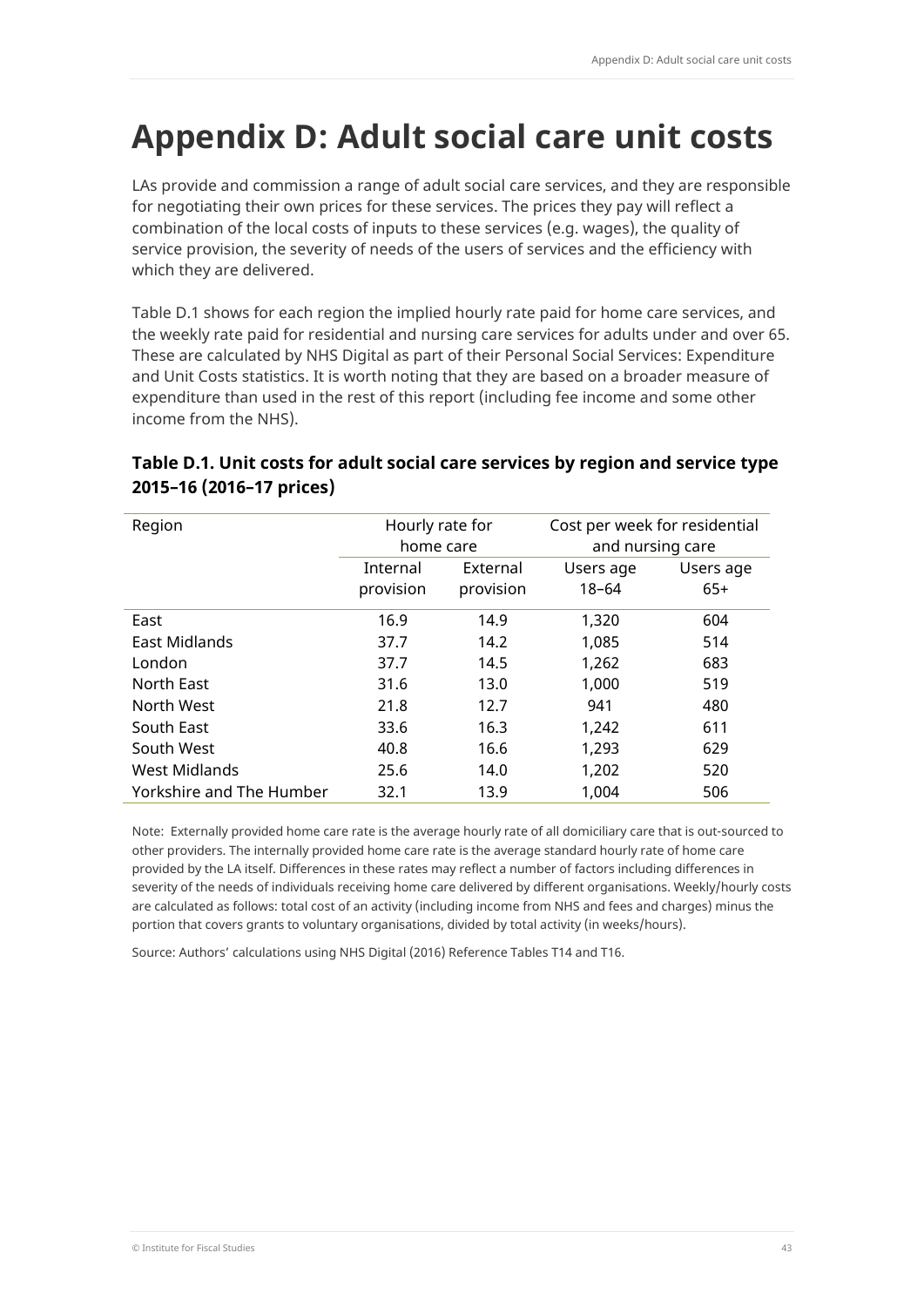## <span id="page-44-0"></span>**Appendix E: Further analysis of factors correlating with social care spending**

| Table E.1. Summary statistics for local needs-related characteristics         |               |                             |                             |  |
|-------------------------------------------------------------------------------|---------------|-----------------------------|-----------------------------|--|
| % of population in 2015-16, unless<br>otherwise stated                        | <b>Median</b> | 10 <sup>th</sup> percentile | 90 <sup>th</sup> percentile |  |
| LA net adult social care spending per<br>adult in 2015-16 (£, 2016-17 prices) | 383.50        | 324.60                      | 445.10                      |  |
| Population age 65 or over                                                     | 22.2%         | 14.0%                       | 28.4%                       |  |
| Claiming disability benefits                                                  | 9.7%          | 6.8%                        | 14.0%                       |  |
| Claiming carers' allowance                                                    | 1.5%          | 1.0%                        | 2.4%                        |  |
| Claimant PCGC                                                                 | 2.2%          | 1.4%                        | 3.3%                        |  |
| Claiming ESA (income-related)                                                 | 2.9%          | 1.6%                        | 4.3%                        |  |
| Median gross weekly earnings $(E)$                                            | 420.00        | 374.40                      | 547.20                      |  |
| Share of households renting<br>(as of 2011 census)                            | 32.8%         | 26.1%                       | 53.4%                       |  |
| Share of 65+ population not in a<br>couple (as of 2011 census)                | 42.2%         | 37.1%                       | 53.6%                       |  |
| LA average IMD score (as of 2015)                                             | 23.2          | 12.2                        | 33.4                        |  |

Source: Authors calculations using sources listed in Chapter 3.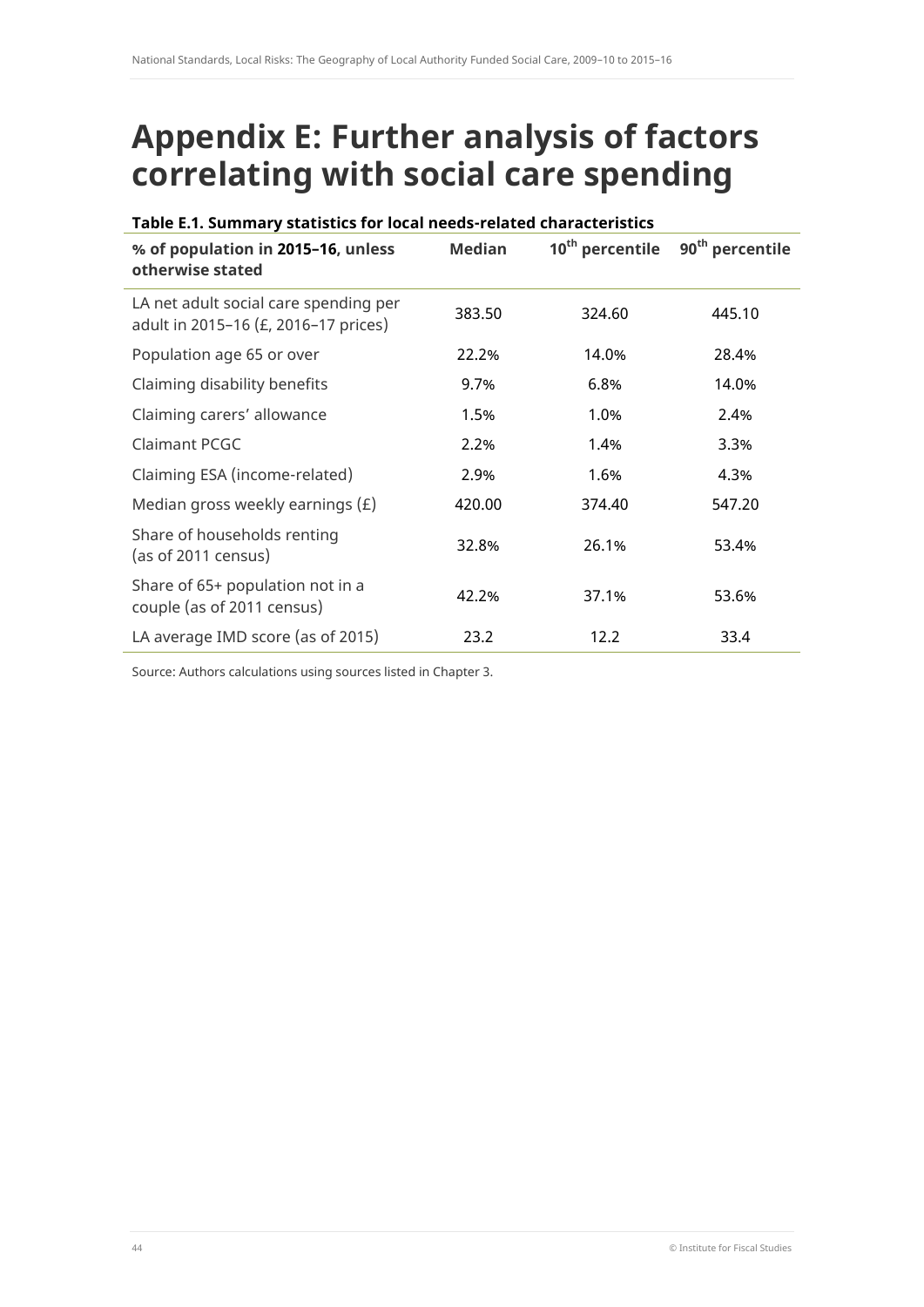|                              |            | LA net adult social care spending per adult |           |
|------------------------------|------------|---------------------------------------------|-----------|
|                              | (1)        | (2)                                         | (3)       |
| Share of adult population    | 92.8       | 335.2                                       | 325.7     |
| age 65 plus                  | (0.60)     | (1.79)                                      | (1.74)    |
|                              |            |                                             |           |
| Share of adult population    | 447.4      | 578.2                                       | 480.5     |
| claiming disability benefits | (0.81)     | (1.05)                                      | (0.87)    |
|                              |            |                                             |           |
| Share of adult population    | $-4794.0*$ | $-2808.6$                                   | $-1118.5$ |
| claiming carers' allowance   | $(-2.23)$  | $(-1.16)$                                   | $(-0.41)$ |
|                              |            |                                             |           |
| Share of adult population    | 1359.7     | 1046.9                                      | 1185.0    |
| claiming PCGC                | (1.39)     | (0.97)                                      | (1.10)    |
| Share of adult population    | 2085.2     | 2100.9                                      | 3063.9*   |
| claiming ESA                 | (1.95)     | (1.67)                                      | (2.12)    |
|                              |            |                                             |           |
| Median gross weekly          |            | $0.32***$                                   | $0.25*$   |
| earnings                     |            | (3.38)                                      | (2.22)    |
|                              |            |                                             |           |
| Share of households renting  |            | 90.1                                        | 127.6     |
|                              |            | (0.83)                                      | (1.15)    |
|                              |            |                                             |           |
| Share of 65+ population not  |            | $-104.6$                                    | $-53.8$   |
| in a couple                  |            | $(-0.44)$                                   | $(-0.22)$ |
|                              |            |                                             |           |
| LA average IMD score         |            |                                             | $-3.06$   |
|                              |            |                                             | $(-1.34)$ |
|                              |            |                                             |           |
| Constant                     | $304.6***$ | 83.8                                        | 106.3     |
|                              | (10.60)    | (0.96)                                      | (1.20)    |
| Observations                 | 150        | 150                                         | 150       |
| $R^2$                        | 0.15       | 0.24                                        | 0.25      |
| Adjusted $R^2$               | 0.12       | 0.19                                        | 0.20      |

#### **Table E.2. Regression results – relationship between social care spending and local area characteristics in 2015–16**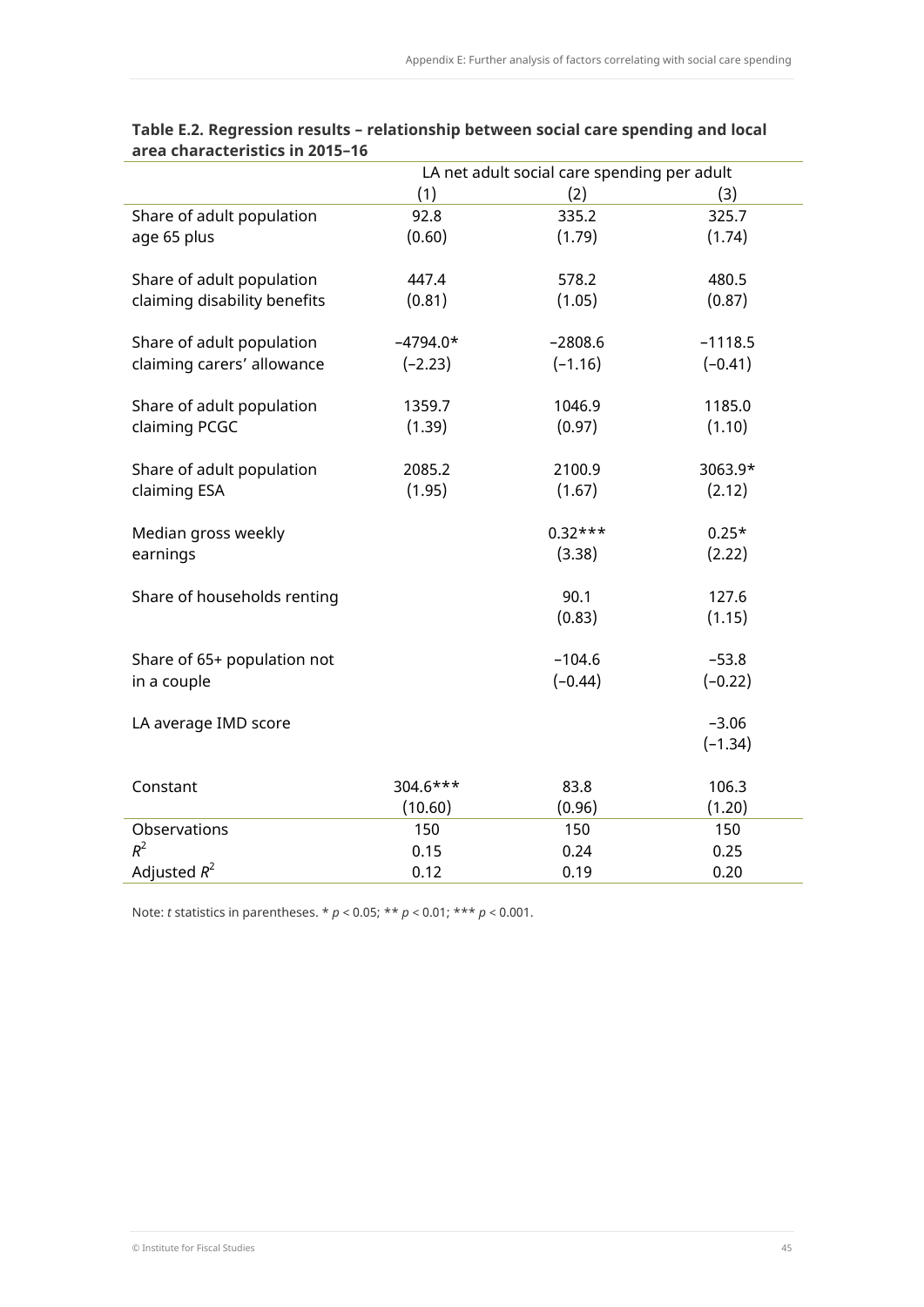|                              | Share of adults receiving LA funded |            |  |
|------------------------------|-------------------------------------|------------|--|
|                              | long-term care                      |            |  |
|                              | (1)                                 | (2)        |  |
| Share of adult population    | $0.047**$                           | $0.045**$  |  |
| age 65 plus                  | (3.06)                              | (3.03)     |  |
|                              |                                     |            |  |
| Share of adult population    | $-0.028$                            | $-0.045$   |  |
| claiming disability benefits | $(-0.62)$                           | $(-1.02)$  |  |
|                              |                                     |            |  |
| Share of adult population    | 0.26                                | $0.55*$    |  |
| claiming carers' allowance   | (1.33)                              | (2.58)     |  |
|                              |                                     |            |  |
| Share of adult population    | 0.070                               | 0.094      |  |
| claiming PCGC                | (0.80)                              | (1.10)     |  |
| Share of adult population    | 0.15                                | $0.31**$   |  |
| claiming ESA                 | (1.43)                              | (2.74)     |  |
|                              |                                     |            |  |
| Median gross weekly          | $-0.000$                            | $-0.000*$  |  |
| earnings                     | $(-1.01)$                           | $(-2.40)$  |  |
|                              |                                     |            |  |
| Share of households renting  | $-0.022*$                           | $-0.015$   |  |
|                              | $(-2.47)$                           | $(-1.71)$  |  |
|                              |                                     |            |  |
| Share of 65+ population not  | $0.043*$                            | $0.052**$  |  |
| in a couple                  | (2.20)                              | (2.69)     |  |
|                              |                                     |            |  |
| LA average IMD score         |                                     | $-0.001**$ |  |
|                              |                                     | $(-2.95)$  |  |
| Constant                     | $-0.007$                            | $-0.003$   |  |
|                              | $(-0.96)$                           | $(-0.42)$  |  |
| Observations                 | 150                                 | 150        |  |
| $R^2$                        | 0.48                                | 0.51       |  |
| Adjusted $R^2$               | 0.45                                | 0.48       |  |
|                              |                                     |            |  |

### **Table E.3. Regression results – relationship between proportion of adult population receiving long-term care and local area characteristics in 2015–16**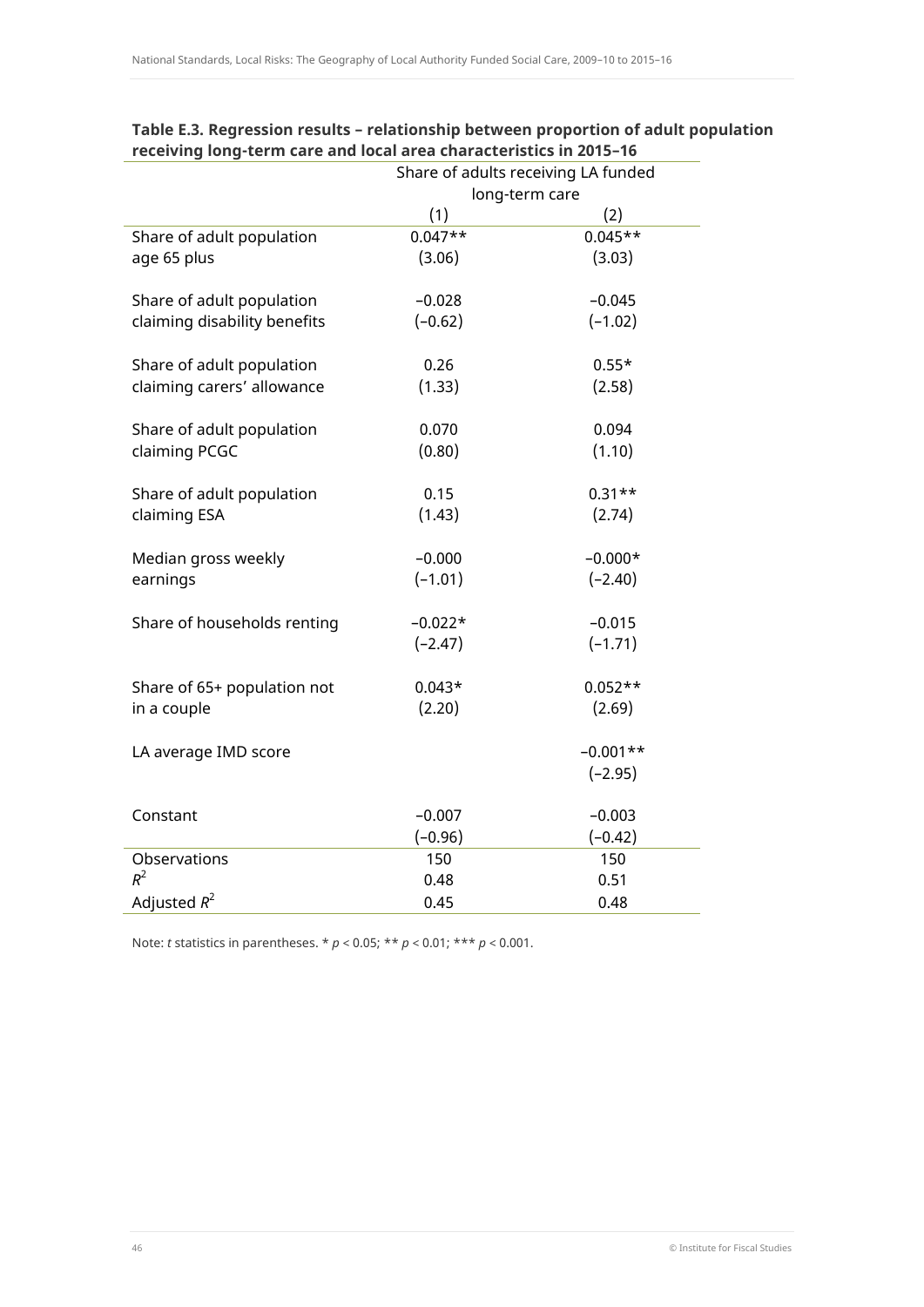|                           |            | Change in adult social care spend per adult (%) |              |              |
|---------------------------|------------|-------------------------------------------------|--------------|--------------|
|                           | (1)        | (2)                                             | (3)          | (4)          |
| Share of adult population | $1.00***$  | 0.23                                            | 0.21         | 0.49         |
| age 65 plus               | (5.10)     | (1.04)                                          | (0.51)       | (1.08)       |
|                           |            |                                                 |              |              |
| LA adult social care      |            | $-0.001$ ***                                    | $-0.001$ *** | $-0.001$ *** |
| spend per adult           |            | $(-6.04)$                                       | $(-6.36)$    | $(-6.27)$    |
|                           |            |                                                 |              |              |
| Share of LA revenues      |            | $-0.15$                                         | $-0.27$      | $-0.34*$     |
| from grants               |            | $(-1.76)$                                       | $(-1.94)$    | $(-2.11)$    |
|                           |            |                                                 |              |              |
| Share of adult population |            |                                                 | 0.33         | 0.82         |
| claiming disability       |            |                                                 | (0.39)       | (0.94)       |
| benefits                  |            |                                                 |              |              |
|                           |            |                                                 |              |              |
| Share of adult population |            |                                                 | $-5.37$      | 1.31         |
| claiming carers'          |            |                                                 | $(-1.00)$    | (0.19)       |
| allowance                 |            |                                                 |              |              |
|                           |            |                                                 |              |              |
| Share of adult population |            |                                                 | 1.63         | 1.23         |
| claiming PCGC             |            |                                                 | (0.78)       | (0.51)       |
|                           |            |                                                 |              |              |
| Share of adult population |            |                                                 | 12.8         | 22.6         |
| claiming ESA              |            |                                                 | (1.09)       | (1.66)       |
|                           |            |                                                 |              |              |
| Median gross weekly       |            |                                                 |              | 0.00029      |
| earnings                  |            |                                                 |              | (1.61)       |
| Share of households       |            |                                                 |              | 0.33         |
|                           |            |                                                 |              | (1.46)       |
| renting                   |            |                                                 |              |              |
| Share of 65+ population   |            |                                                 |              | $-0.19$      |
| not in a couple           |            |                                                 |              | $(-0.37)$    |
|                           |            |                                                 |              |              |
| LA average IMD score      |            |                                                 |              | $-0.0041$    |
|                           |            |                                                 |              | $(-1.04)$    |
|                           |            |                                                 |              |              |
| Constant                  | $-0.30***$ | $0.29**$                                        | $0.35**$     | 0.17         |
|                           | $(-7.72)$  | (3.28)                                          | (3.10)       | (0.97)       |
| Observations              | 150        | 150                                             | 150          | 146          |
| $R^2$                     | 0.15       | 0.40                                            | 0.42         | 0.45         |
| Adjusted $R^2$            | 0.14       | 0.39                                            | 0.39         | 0.41         |

### **Table E.4. Regression results – relationship between percentage change in adult social care spending per adult (2009–10 to 2015–16) and local area characteristics in 2009–10**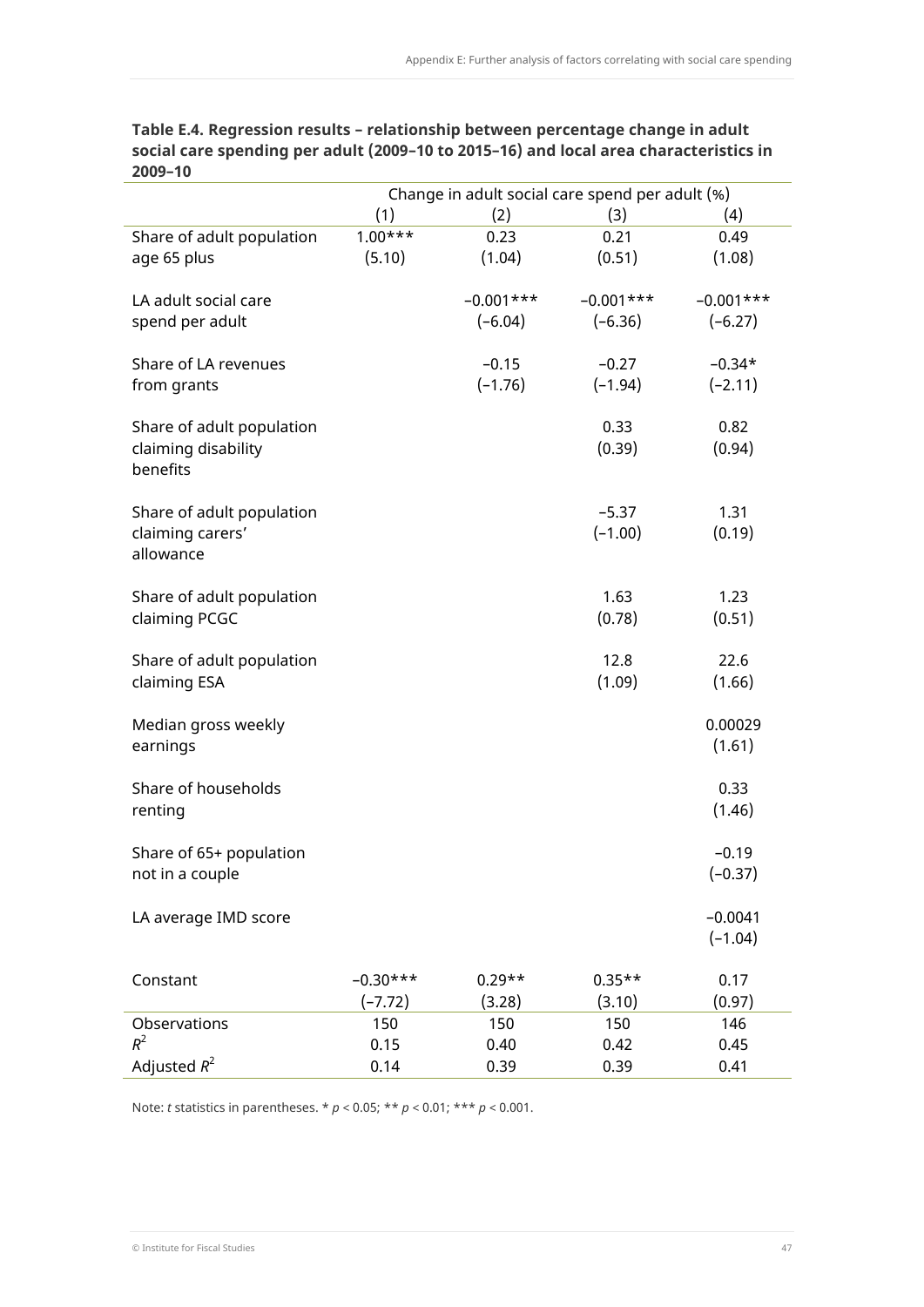|                                    | Percentage change in adult social care spend |              |  |
|------------------------------------|----------------------------------------------|--------------|--|
|                                    |                                              | per adult    |  |
|                                    | (1)                                          | (2)          |  |
| $\Delta$ share of adult population | $2.27**$                                     | 0.97         |  |
| age 65 plus                        | (3.04)                                       | (1.23)       |  |
| $\Delta$ share of adult population | $-1.12$                                      | 2.21         |  |
| claiming disability benefits       | $(-0.45)$                                    | (0.96)       |  |
| $\Delta$ share of adult population | $-3.67$                                      | $-13.6$      |  |
| claiming carers' allowance         | $(-0.49)$                                    | $(-1.97)$    |  |
| $\Delta$ share of adult population | $19.3***$                                    | $10.6*$      |  |
| claiming PCGC                      | (3.77)                                       | (2.18)       |  |
|                                    |                                              |              |  |
| $\Delta$ share of adult population | 0.43                                         | $4.89**$     |  |
| claiming ESA                       | (0.24)                                       | (2.71)       |  |
| LA adult social care spend per     |                                              | $-0.001$ *** |  |
| adult in 2009                      |                                              | $(-5.86)$    |  |
| Share of LA revenues from          |                                              | $-0.16$      |  |
| grants in 2009                     |                                              | $(-1.55)$    |  |
| Constant                           | $-0.084*$                                    | $0.31***$    |  |
|                                    | $(-2.58)$                                    | (3.99)       |  |
| Observations                       | 150                                          | 150          |  |
| $R^2$                              | 0.31                                         | 0.45         |  |
| Adjusted $R^2$                     | 0.28                                         | 0.43         |  |

### **Table E.5. Regression results – relationship between percentage change in adult social care spending per adult and percentage point change in local area characteristics (2009–10 to 2015–16)**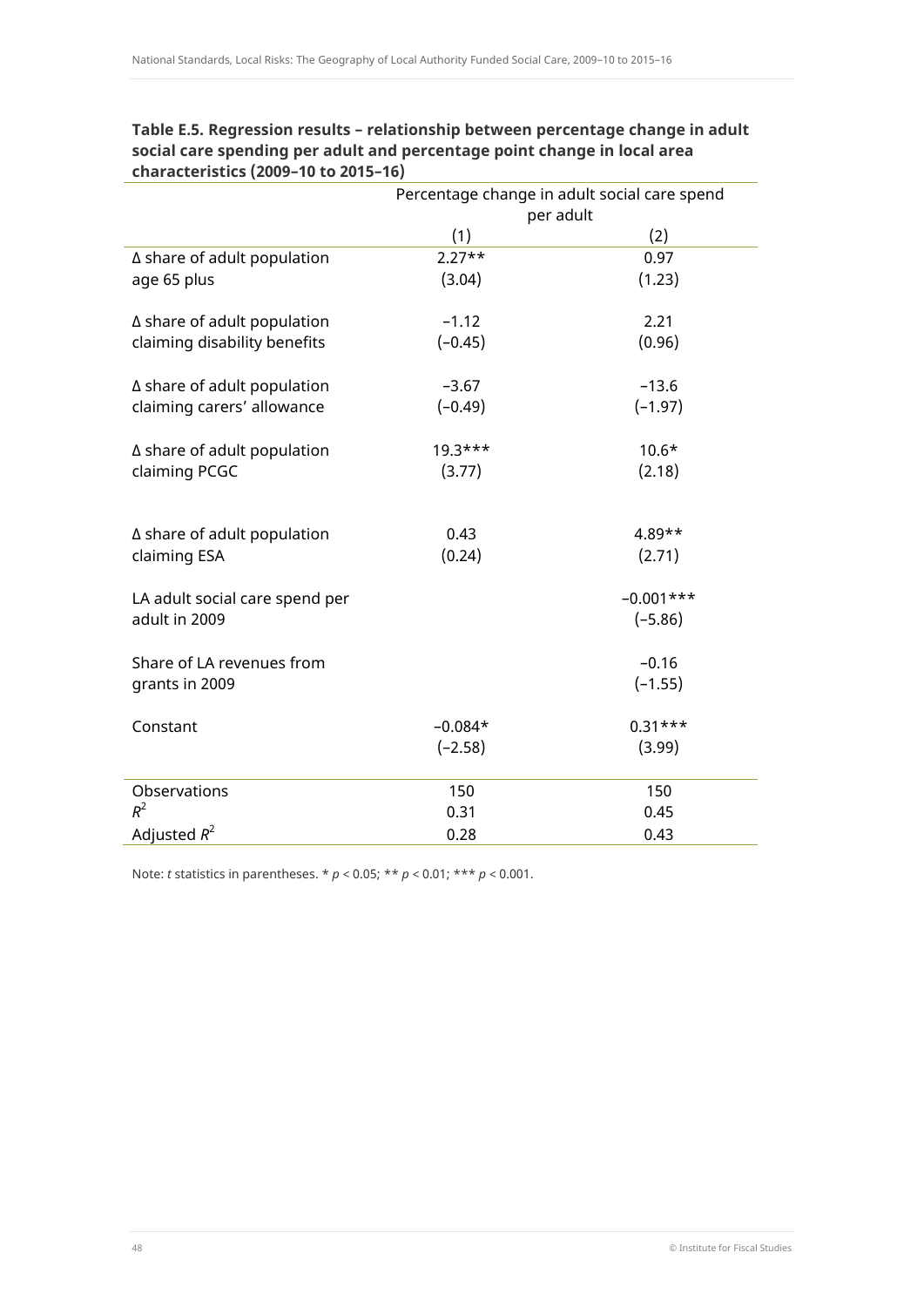## <span id="page-49-0"></span>**References**

Age UK (2016a), 'Paying for permanent residential care', Factsheet 10, available at: [http://www.ageuk.org.uk/Documents/EN-](http://www.ageuk.org.uk/Documents/EN-GB/Factsheets/FS10_Paying_for_permanent_residential_care_fcs.pdf)[GB/Factsheets/FS10\\_Paying\\_for\\_permanent\\_residential\\_care\\_fcs.pdf.](http://www.ageuk.org.uk/Documents/EN-GB/Factsheets/FS10_Paying_for_permanent_residential_care_fcs.pdf)

Age UK (2016b), 'Paying for care and support at home', Factsheet 46, available at: [http://www.ageuk.org.uk/Documents/EN-](http://www.ageuk.org.uk/Documents/EN-GB/Factsheets/FS46_Paying_for_care_and_support_at_home_fcs.pdf?epslanguage=en-GB)[GB/Factsheets/FS46\\_Paying\\_for\\_care\\_and\\_support\\_at\\_home\\_fcs.pdf?epslanguage=en-GB.](http://www.ageuk.org.uk/Documents/EN-GB/Factsheets/FS46_Paying_for_care_and_support_at_home_fcs.pdf?epslanguage=en-GB)

Amin Smith, N., Phillips, D., Simpson, P., Eiser, D. and Trickey, M. (2016), 'A time of revolution? British local government finance in the 2010s', Institute for Fiscal Studies (IFS), Research Report R121 [\(https://www.ifs.org.uk/publications/8705\)](https://www.ifs.org.uk/publications/8705).

Crawford, R. and Stoye, G. (2017), 'The prevalence and dynamics of social care receipt', Institute for Fiscal Studies (IFS), Report R125 [\(https://www.ifs.org.uk/publications/8893\)](https://www.ifs.org.uk/publications/8893).

Department for Communities and Local Government (2016), 'Fair funding review: call for evidence on needs and redistribution', available at: [https://www.gov.uk/government/consultations/self-sufficient-local-government-100](https://www.gov.uk/government/consultations/self-sufficient-local-government-100-business-rates-retention) [business-rates-retention.](https://www.gov.uk/government/consultations/self-sufficient-local-government-100-business-rates-retention) 

Department of Health (2012), 'National framework for NHS continuing healthcare and NHS-funded nursing care', November 2012 (revised), available at: [https://www.gov.uk/government/uploads/system/uploads/attachment\\_data/file/213137/](https://www.gov.uk/government/uploads/system/uploads/attachment_data/file/213137/National-Framework-for-NHS-CHC-NHS-FNC-Nov-2012.pdf) [National-Framework-for-NHS-CHC-NHS-FNC-Nov-2012.pdf.](https://www.gov.uk/government/uploads/system/uploads/attachment_data/file/213137/National-Framework-for-NHS-CHC-NHS-FNC-Nov-2012.pdf)

Department of Health (2016), 'Social care – charging for care and support', Local Authority Circular (DH) (2016)2, available at:

[https://www.gov.uk/government/uploads/system/uploads/attachment\\_data/file/508653/](https://www.gov.uk/government/uploads/system/uploads/attachment_data/file/508653/LAC_DH__2016_2_-_FINAL_-_LAC_2016_A.pdf) [LAC\\_DH\\_\\_2016\\_2\\_-\\_FINAL\\_-\\_LAC\\_2016\\_A.pdf.](https://www.gov.uk/government/uploads/system/uploads/attachment_data/file/508653/LAC_DH__2016_2_-_FINAL_-_LAC_2016_A.pdf)

Health Foundation (2017), 'Briefing: the social care funding gap: implications for local health reform', available at:

[http://www.health.org.uk/sites/health/files/SocialCareFundingGap.pdf.](http://www.health.org.uk/sites/health/files/SocialCareFundingGap.pdf)

King, D. and Wittenberg, R. (2015), 'Data on adult social care', Research Scoping Review SR12, London: NIHR School for Social Care [\(http://eprints.lse.ac.uk/65149/\)](http://eprints.lse.ac.uk/65149/).

Luchinskaya, D., Simpson, P. and Stoye, G. (2017), 'UK health and social care spending', Chapter 5 in C. Emmerson, P. Johnson and R. Joyce (eds), Institute for Fiscal Studies (IFS) Green Budget 2017 [\(https://www.ifs.org.uk/publications/8879\)](https://www.ifs.org.uk/publications/8879).

National Audit Office (2014), 'Adult social care in England: overview', available at: [https://www.nao.org.uk/report/adult-social-care-england-overview-2/.](https://www.nao.org.uk/report/adult-social-care-england-overview-2/)

NHS Digital (2016), 'Personal social services: expenditure and unit costs, England – 2015– 16', available at: [http://www.content.digital.nhs.uk/catalogue/PUB22240.](http://www.content.digital.nhs.uk/catalogue/PUB22240)